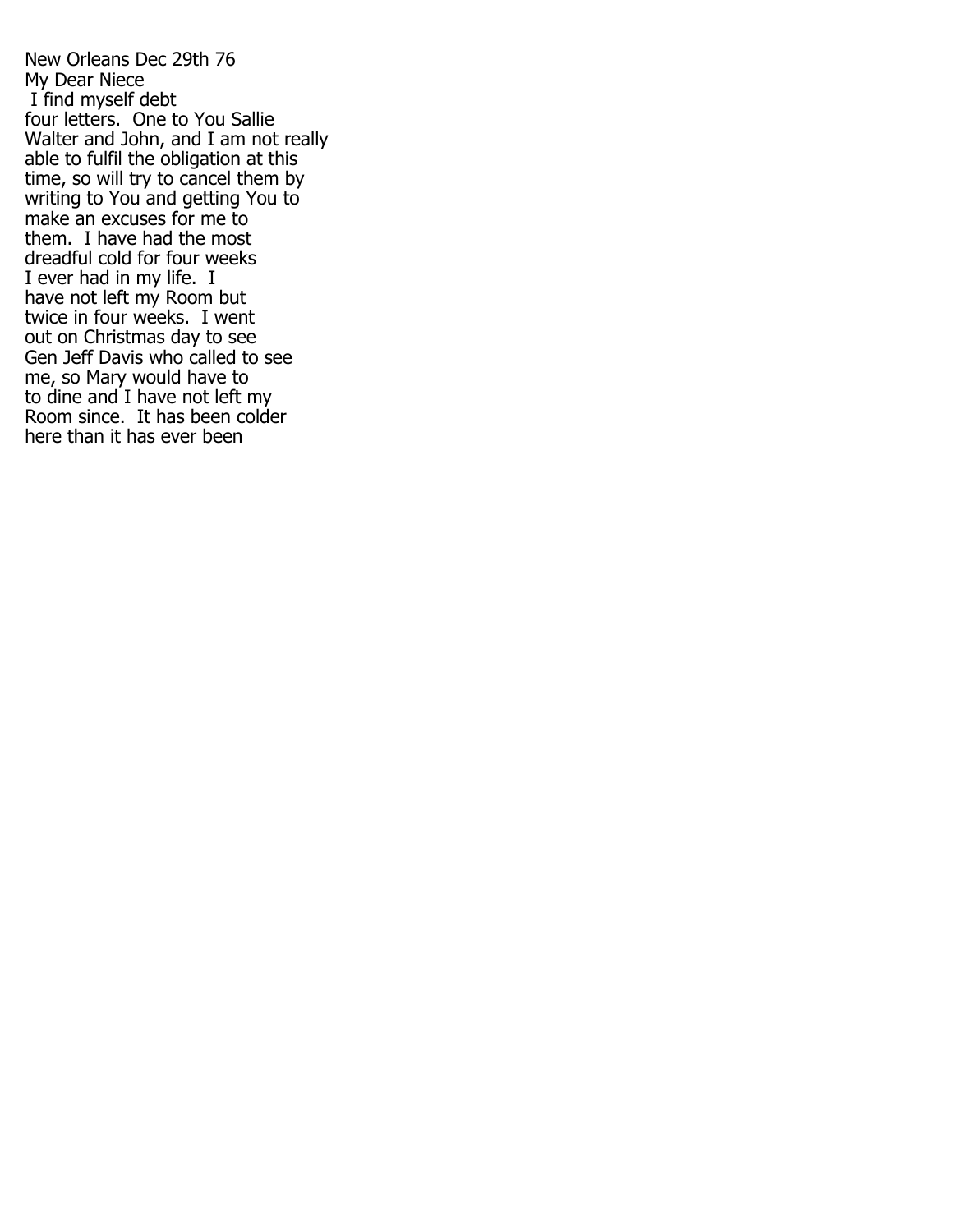Known. I am suffering very much with my throat, but hope when the weather gets better to be able to get out again. The people are still in

a state of great excitement here. The Legislator convenes on the first. The Republicans are determined to Inaugurate Packard they have taken Possession of the State House and don't let any Democrat enter. They have all the Doors and Windows Barricaded, The police are inside and sleep there at night and Soldiers guard the House day and night. The Democrats are just as determined to inaugurate Nichols. Many think they will have some fun if not fighting. I don't really see how the Southern Blood keeps so quiet, it must be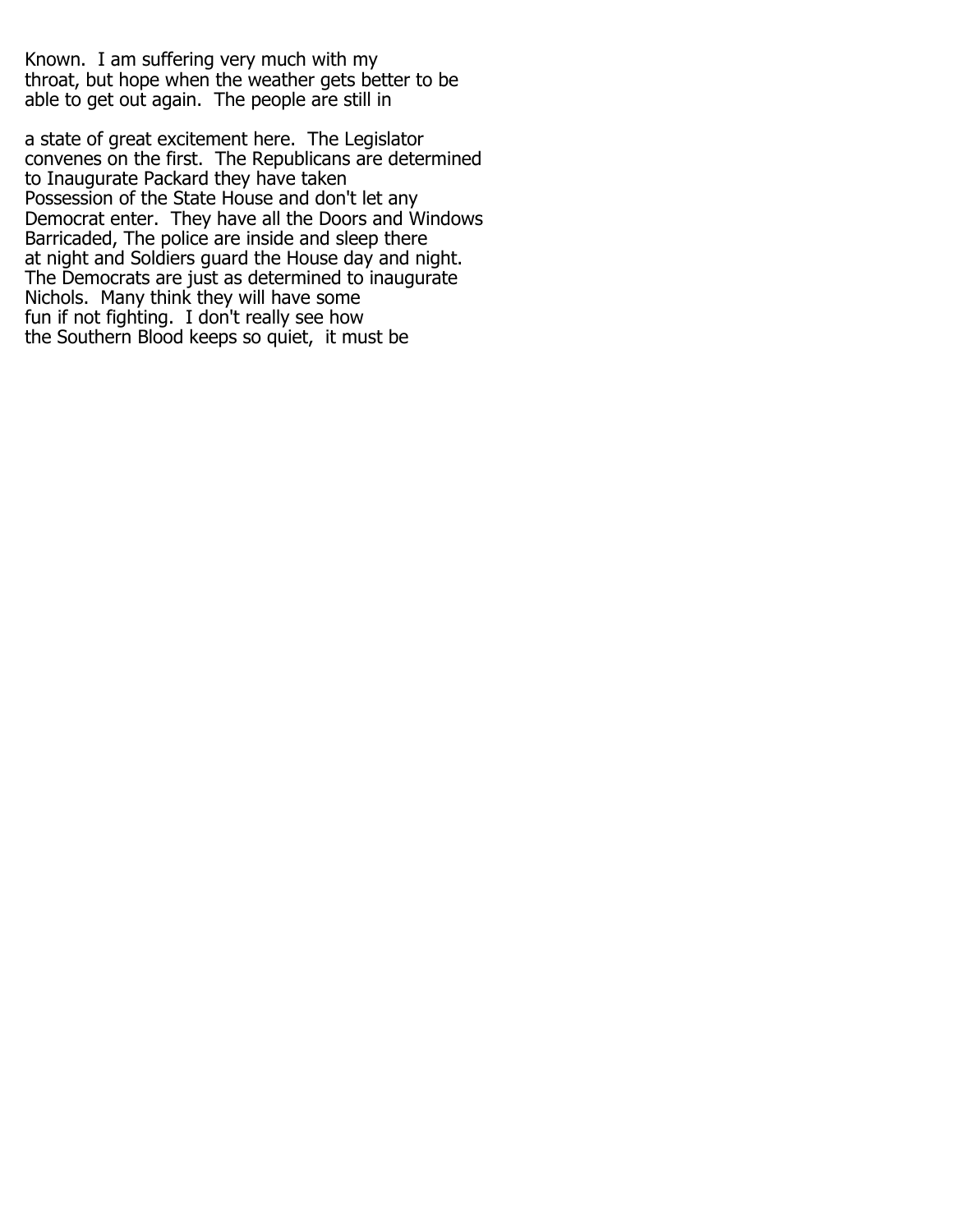very galling to them and yet it will be worse in the end for them if they should get in a fight with the Federal Troops. I have heard many of the officers say it is one of the greatest frauds ever forced on a Civilized Nation. Now dear Mary what can I say to induce you to come and see us this winter Your excuse was You could not leave John alone. John has promised me to come and see us this winter and that excuse is removed so You can make us doubly happy by coming with him You will never have a better chance. I am looking for Walter every day he wrote he would come after Christmas We will be so disappointed if he does not come. Give Sallie